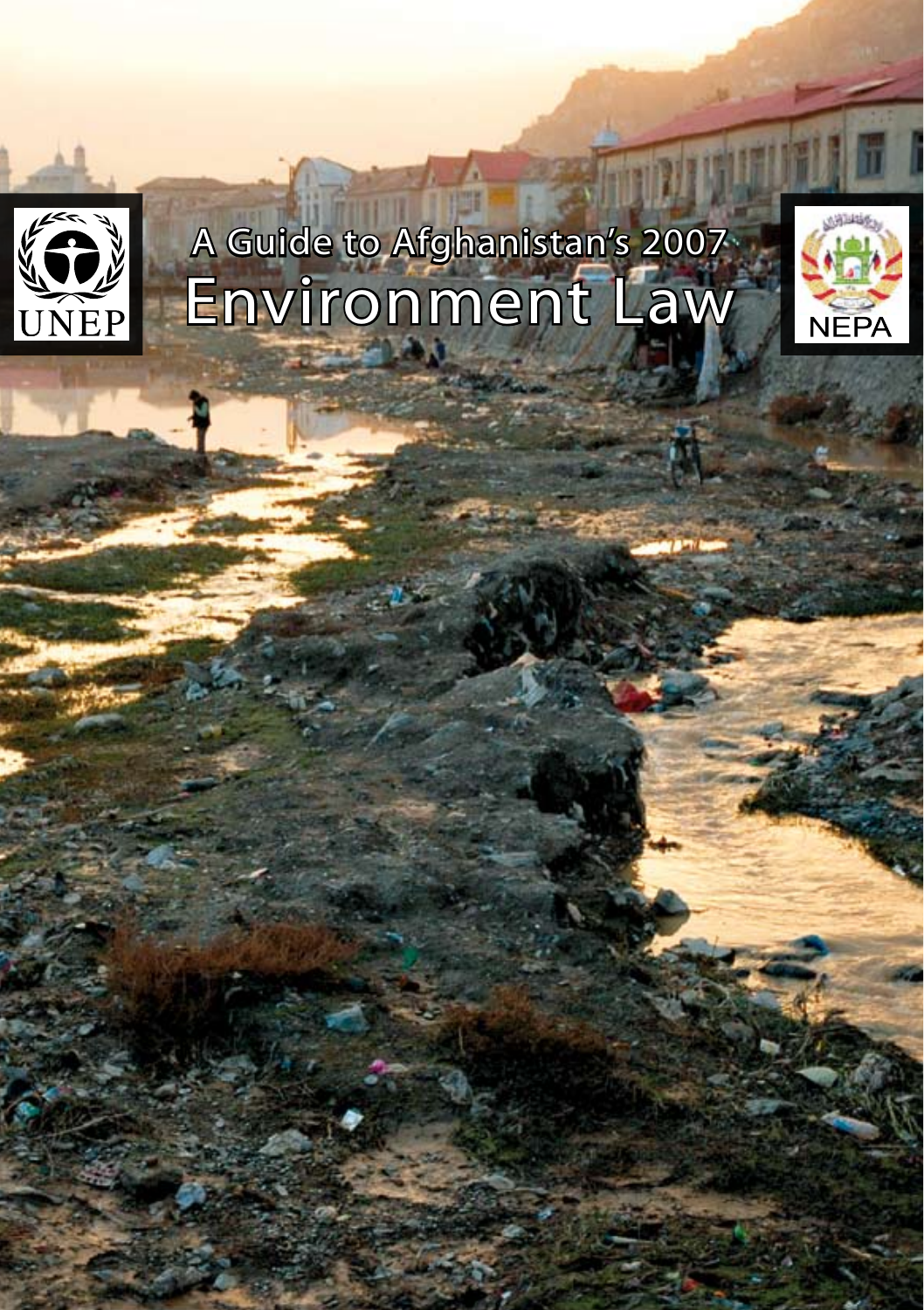*The UNEP Capacity Building and Institutional Development Programme for Environmental Management in Afghanistan is funded by the European Commission, the Government of Finland and the Global Environment Facility.*



*Cover Photo: © Faridullah Massi Design and Layout: Rachel Dolores*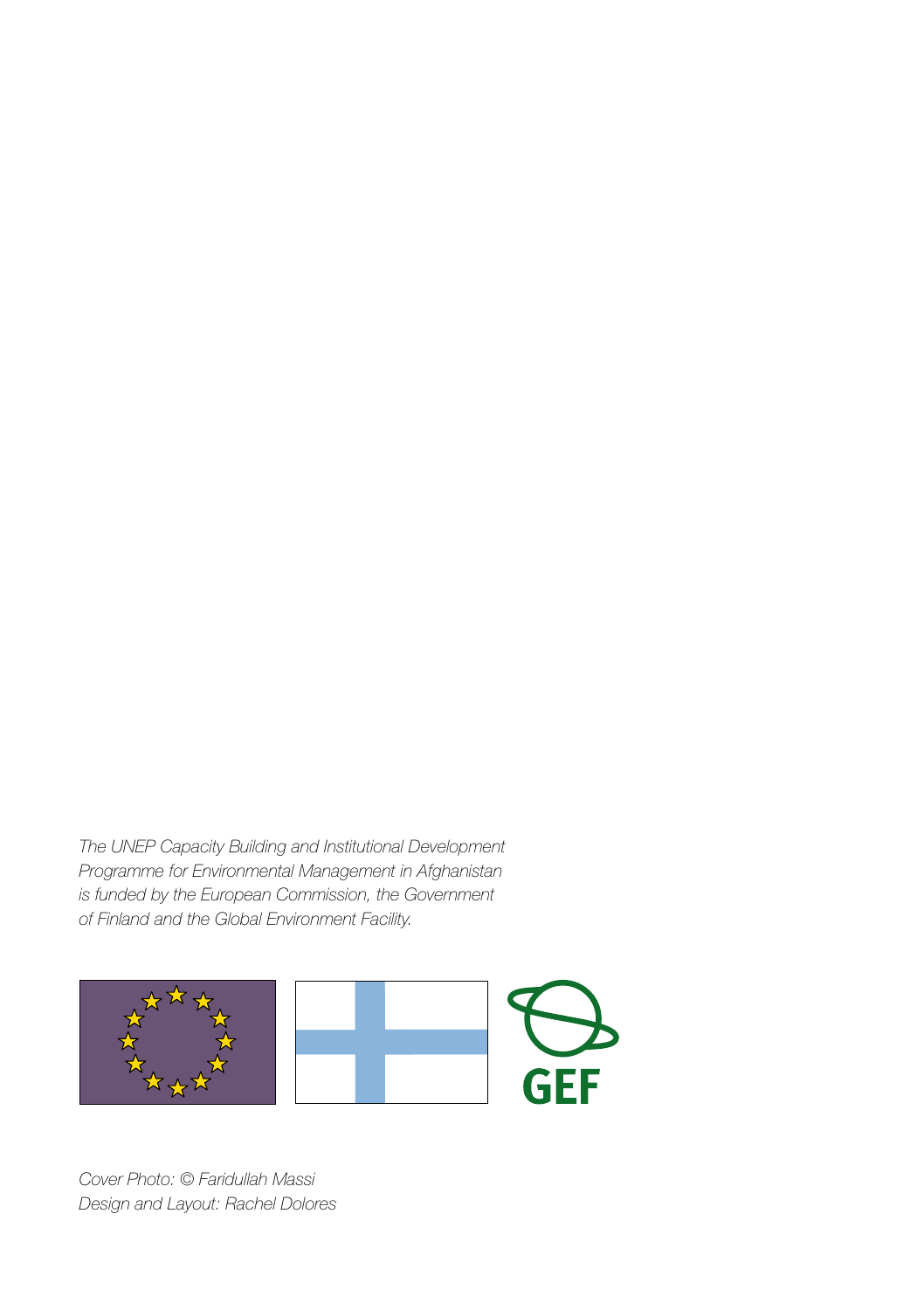# Afghanistan's Environment Law

In January 2007, the final version of the Environment Law came into force. The Law, which has been approved by the National Assembly, is based on international standards which recognize the current state of Afghanistan's environment while laying a framework for the progressive improvement of governance, leading ultimately to effective environmental management. It is now binding on both the government and the people of Afghanistan.

The purpose of this brochure is to give the Afghan people, and other interested persons, a basic overview as to why and how the Law was developed, and the implications of the Law for the ordinary person and the government. This brochure should therefore be read in conjunction with the Law itself (see Official Gazette No. 912, dated 25 January 2007).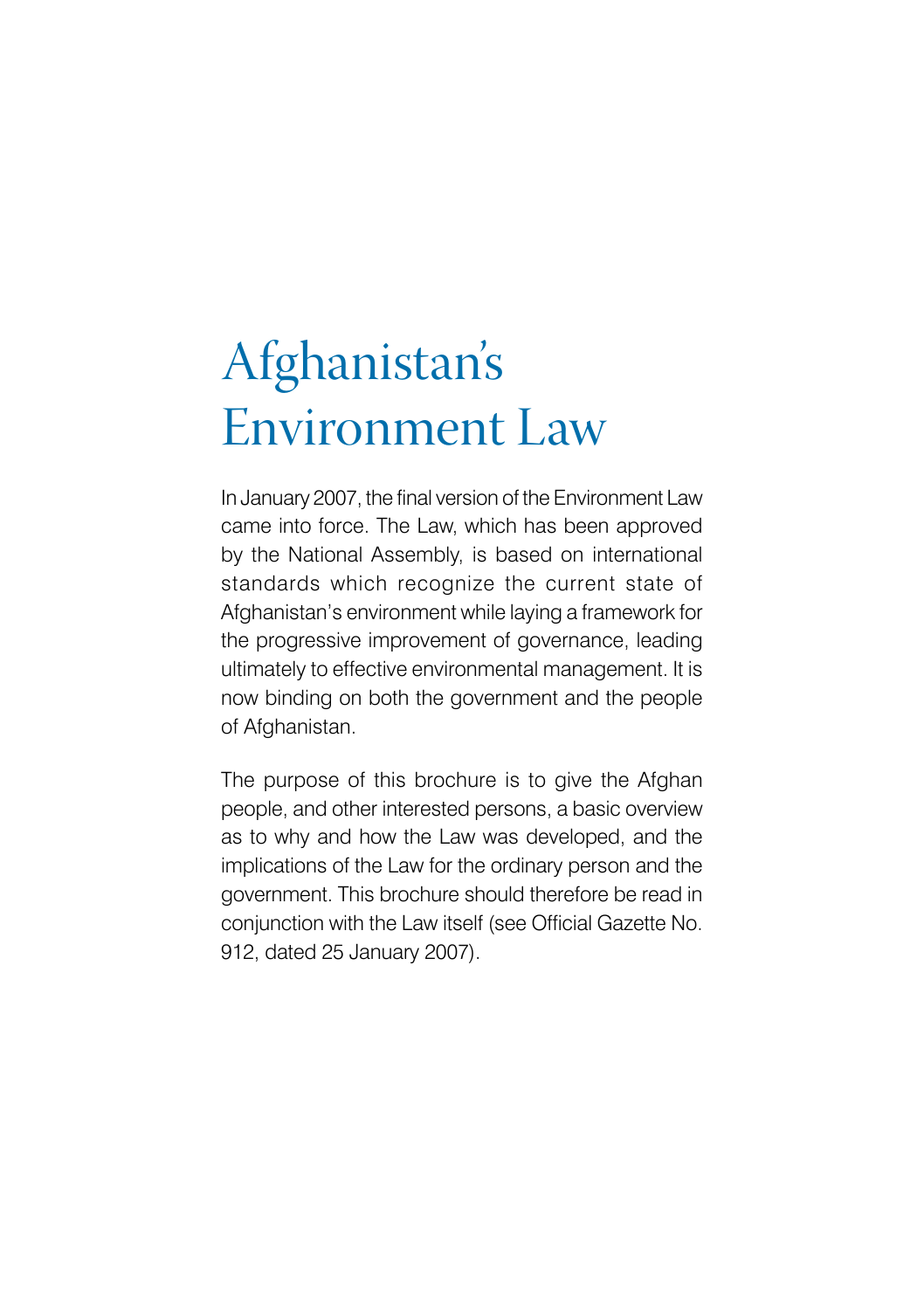# Why does Afghanistan need the Environment Law?

For many people the term "environment" refers only to flora and fauna, such as trees, animals, birds and insects. It is in fact a much broader concept than this. The environment refers to almost everything around us, as well as the interactions and processes that link these different elements. It includes tangible environmental resources (such as water, land, minerals, forests, rangeland, crops, wildlife and air), as well as the problems and issues resulting from the inadequate management of these resources (such as disease from polluted water, respiratory problems from air pollution, displaced populations as a result of drought, and loss of livelihoods and income as a result of degradation of land and the resources on it).

Afghanistan is a predominantly agrarian-dependent country of farmers and herders. Approximately 80% of the population relies directly on the country's environmental resources to meet its daily needs. However, this resource base has been seriously degraded and damaged and is no longer adequately meeting the basic survival needs of many people, let alone their development needs.

The sad reality is that, in its current condition, Afghanistan's environment is negatively impacting on generations of livelihoods; is adversely affecting the health of the Afghan people; is entrenching the poverty cycle in which many Afghans are caught; and is constraining Afghanistan's post-conflict reconstruction and development.

If the current environmental problems in Afghanistan are not addressed, the following impacts could be expected:

- Unequal distribution of water resources may lead to severe water scarcity in some regions – which could threaten livelihoods, create environmental refugees, compound adverse humanitarian conditions and increase regional tensions;
- Continued deforestation combined with livestock grazing and water scarcity could lead to increased soil erosion, desertification and reduced fertility and ecosystem services. It could also lead to floods, mudslides and rapid water drainage during the wet season;
- Land degradation and resource scarcity could lead to the creation of environmental refugees;
- Existing chemical contamination of some air, soil and water resources would continue to threaten human health and undermine workforce stability and economic productivity.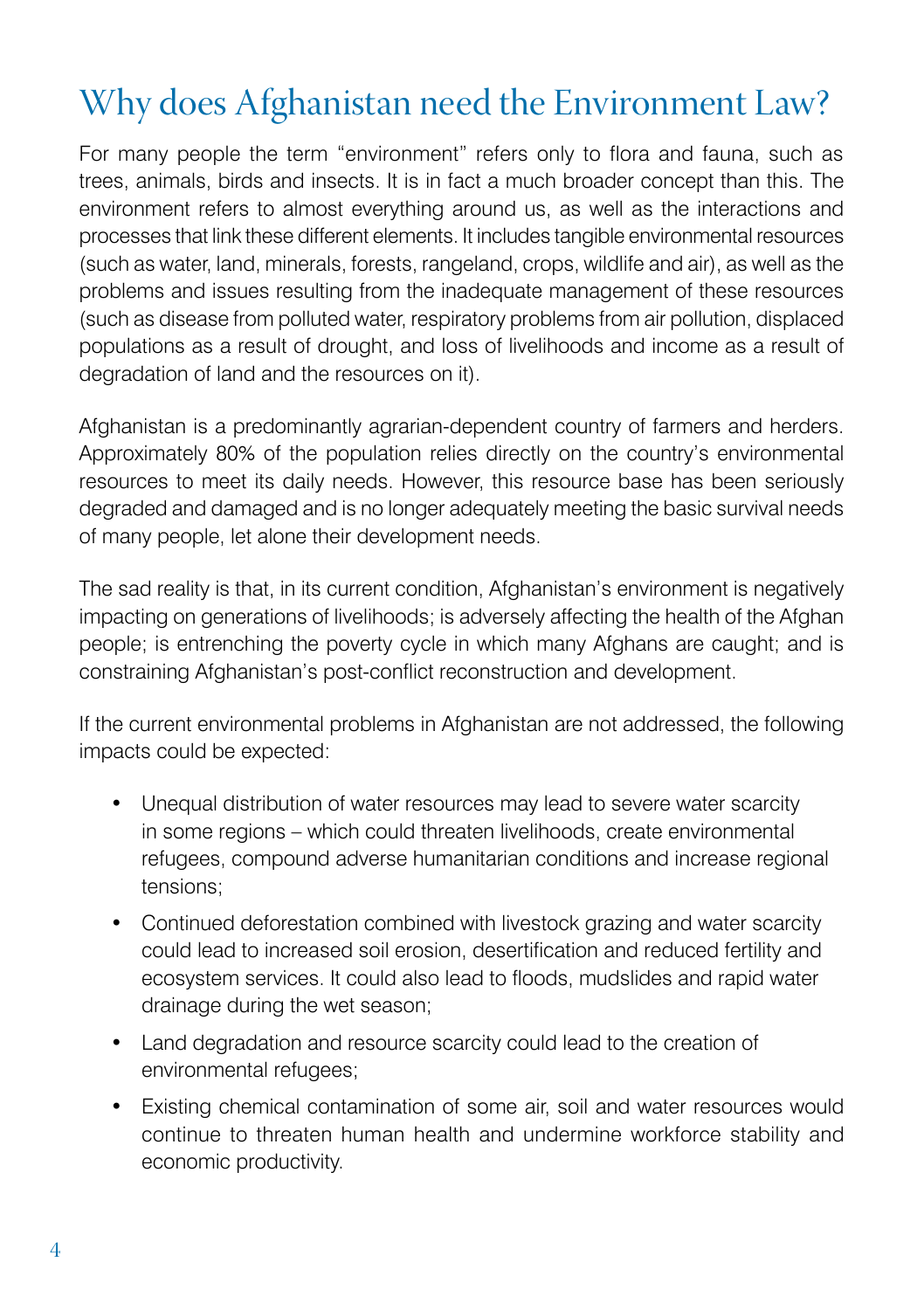

A girl scavenges for metal, plastic and food in a huge pile of waste in a construction area where a foundation for a new building has been dug, Kabul, Afghanistan.

With this in mind, it was clear that an appropriate law to govern environmental management issues was an immediate need for Afghanistan's post-conflict Government. For this reason, the newly-established National Environmental Protection Agency (NEPA) with the support of the United Nations Environment Programme (UNEP) regarded the development and promulgation of the Environment Law as a necessary and urgent priority.

#### What is the purpose of the Environment Law?

The Environmental Law creates a regulatory framework for the sustainable use and management of Afghanistan's natural resource base, and provides for the conservation and rehabilitation of the environment towards achieving specified social, economic, reconstruction and ecological goals.

Sustainable development is one of the key objectives of modern international law and policy. It is commonly defined as development that meets the needs of the present generation without compromising the ability of future generations to meet their own needs. What this means in practice, for example, is that communities using local water, forest, rangeland and wildlife resources should not over-harvest them, to ensure that their children, and grandchildren, will also have access to such resources.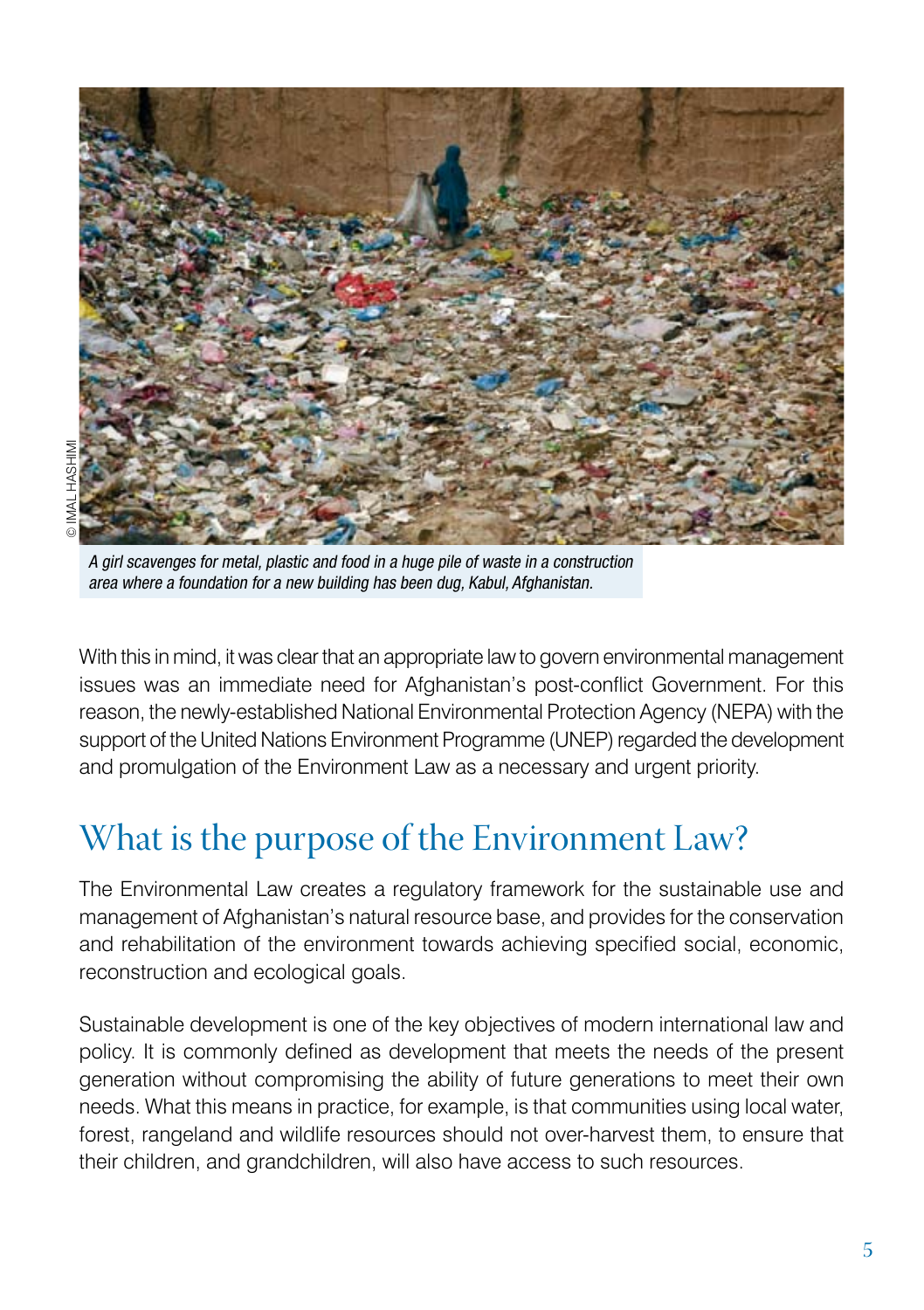# How does the Environment Law affect the Afghan people?

The Law grants the people of Afghanistan the following rights:

- To use natural resources in accordance with sustainable customary practices;
- To establish and participate in environmental non-governmental organizations (NGOs);
- To have access to information held by the government about the environment;
- To participate in environmental meetings and demonstrations, and participate in environmental decision-making processes that affect local communities;
- To lobby the government regarding environmental issues;
- To voice their concerns regarding the environmental impacts of infrastructure and development projects;
- To refuse to undertake environmentally hazardous work, or work that threatens human health without the appropriate safeguards in place.

At the same time, the Afghan people have a legal duty:

- To comply with the provisions of the Environment Law;
- To use environmental resources in a sustainable manner;
- To avoid causing pollution or harm to the environment;
- To obtain a permit or license before undertaking activities regulated under the Law (see below for a list of these activities).

# What obligations are imposed on the Government under the Law?

The Law also imposes substantial obligations on the Government of Afghanistan, in order to encourage the relevant authorities to promote and implement the Environment Law. These include:

- To apply the fundamental principles of environmental management listed in the Law when making any decisions or exercising any power under the Law;
- To involve the public in relevant environment-related decision-making;
- To develop policies, laws and regulatory instruments which seek to conserve and restore the environmental resource base of the country;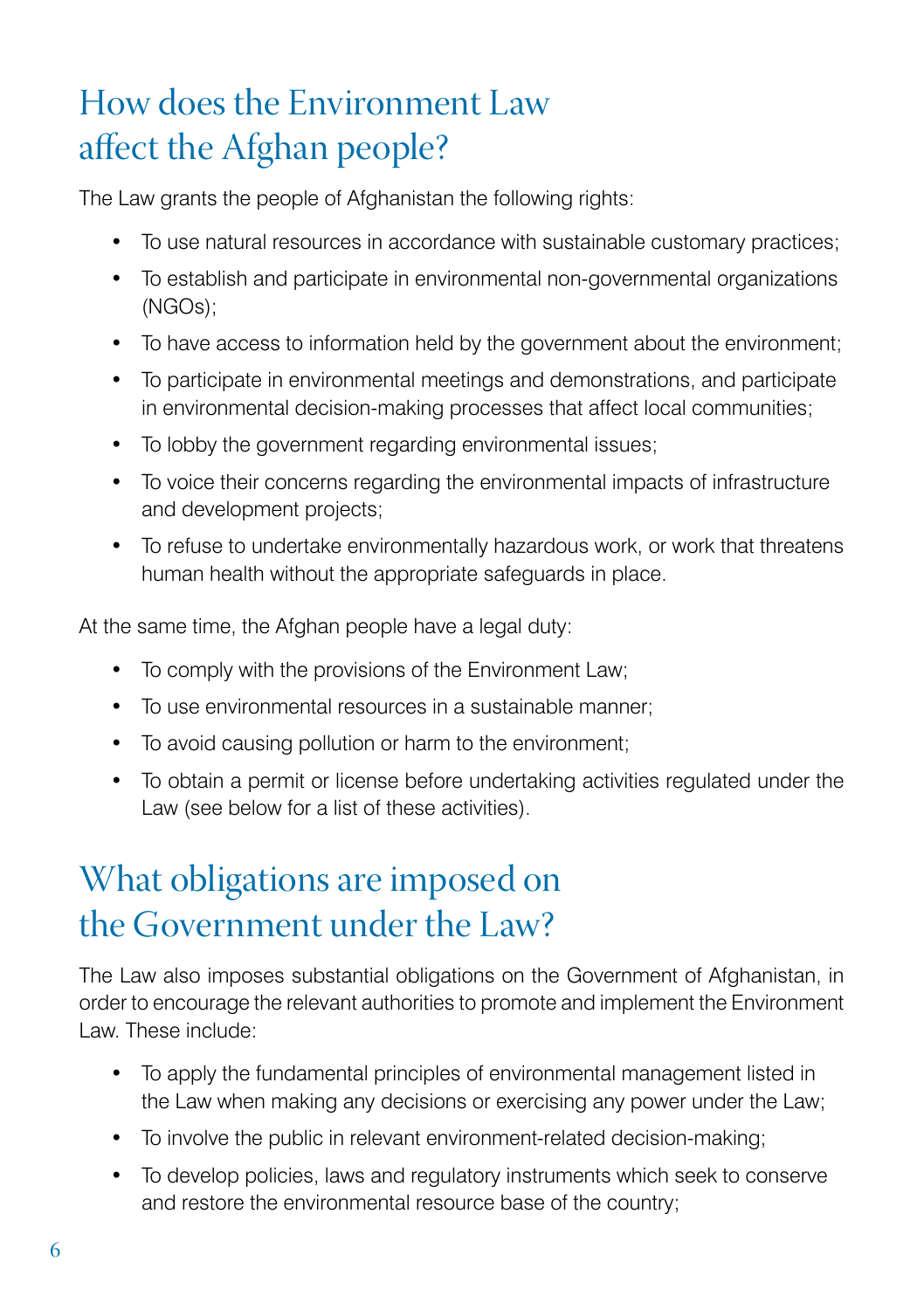- To coordinate government and other stakeholder activities relevant to environmental management;
- To raise public awareness of environmental issues;
- To implement the international environmental conventions of which Afghanistan is a member;
- To monitor environmental indicators and collect and make available environmental information;
- To prepare regular State of the Environment (SoE) and National Environmental Action Plan (NEAP) reports; and
- To enforce the Environmental Law.

### Which government institutions are responsible for environmental management?

The integrated nature of environmental concepts necessitates a coordinated multiinstitutional system of governance, involving numerous different stakeholders at the national, provincial and local levels of government, as well as local communities.

While the National Environmental Protection Agency (NEPA) is the lead government authority, other national institutions also play an important role. These include: the Ministry of Agriculture, Irrigation and Livestock, the Ministry of Water and Energy, the Ministry of Mines, the Ministry of Rural Rehabilitation and Development, the Ministry of Urban Development and Housing, the Ministry of Public Health, the Ministry of Transport, the Ministry of Education, the Ministry of Foreign Affairs, and the Ministry of Public Works. Other national institutions are also key partners, such as universities and the Afghanistan Independent Human Rights Commission.

NEPA, at both the central and provincial levels, is responsible for overarching environmental issues of national relevance, including development of national policy, regulatory aspects, coordination between line ministries, collection and management of environmental data and information, development of environmental standards, monitoring of environmental indicators, coordination of licensing of sector-specific activities, development of environmental training, education and awareness-raising.

Line ministries are responsible for the management of sectoral resources. For example, the Ministry of Agriculture, Irrigation and Livestock is responsible for managing rangelands and forests, while the Ministry of Energy and Water takes responsibility for management of water resources, and so forth.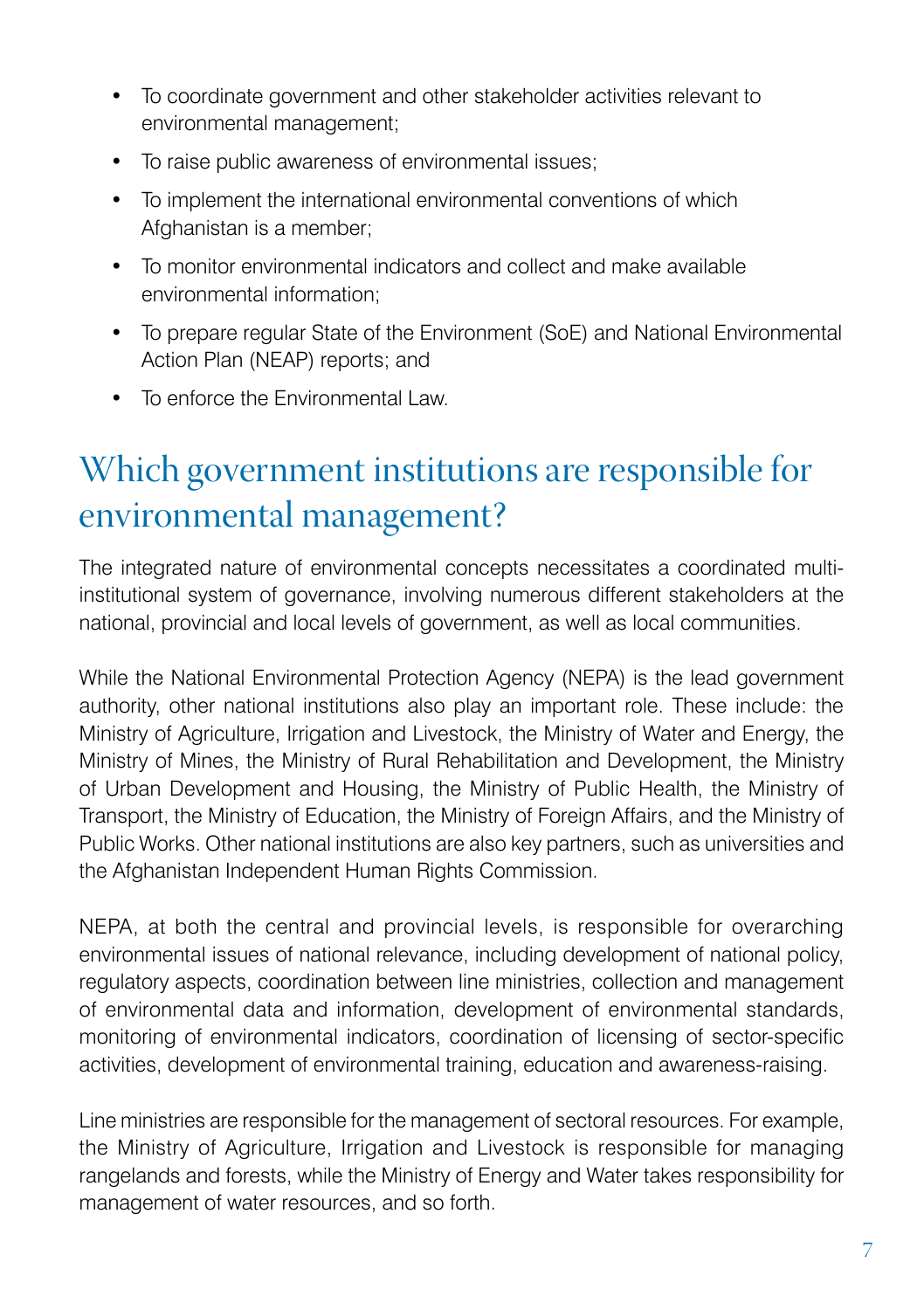The Government of Afghanistan has recognised that in an agrarian, natural resourcedependent, developing country like Afghanistan, it would be more appropriate and effective to manage resources at a community-level, rather than implement centralised resource management. The Environment Law therefore clearly states the environmental functions and powers that are vested in the subnational authorities – namely, the Provincial, District and Village Councils established under the Constitution.

## Is the Law an obstacle to the reconstruction and development of Afghanistan?

The Law articulates the use of environmental impact assessment (EIA). This is a system of procedures used to evaluate the likely environmental and social impacts – both positive and negative – of proposed projects, plans, policies or activities where there is a possible significant adverse effect on the environment arising as a result of their implementation.

For example, the construction of a dam might result in the following: The destruction of homes and resettlement of 500 households, the loss in agricultural lands and therefore livelihoods of 200 households, the desiccation of wetlands and seasonal waters downstream from the dam, the extinction of a type of endangered frog species, loss of irrigated water supply for 100 farmers, and so on. These social, economic and environmental impacts need to be identified in the design phase of the project and taken into account in the project planning and implementation in order to minimise the impacts.

Some argue that EIA creates an obstacle to development. However, when properly utilised, EIA results in the mitigation of environmental harm at the project inception phase (and consequent economic, social, financial and environmental costs, which can be vast) and is therefore an important development planning tool – particularly for a country entering a phase of post-conflict reconstruction.

The Law creates the framework for an EIA permitting system. The details of this framework are set out in the EIA Regulations and the National EIA Policy, which should be read in conjunction with this section of the Law.

# What about pollution control?

Integrated pollution control is a holistic and integrated system and process of management with the following aims:

1. Pollution prevention and minimisation at the source of the pollution (e.g. in the factory);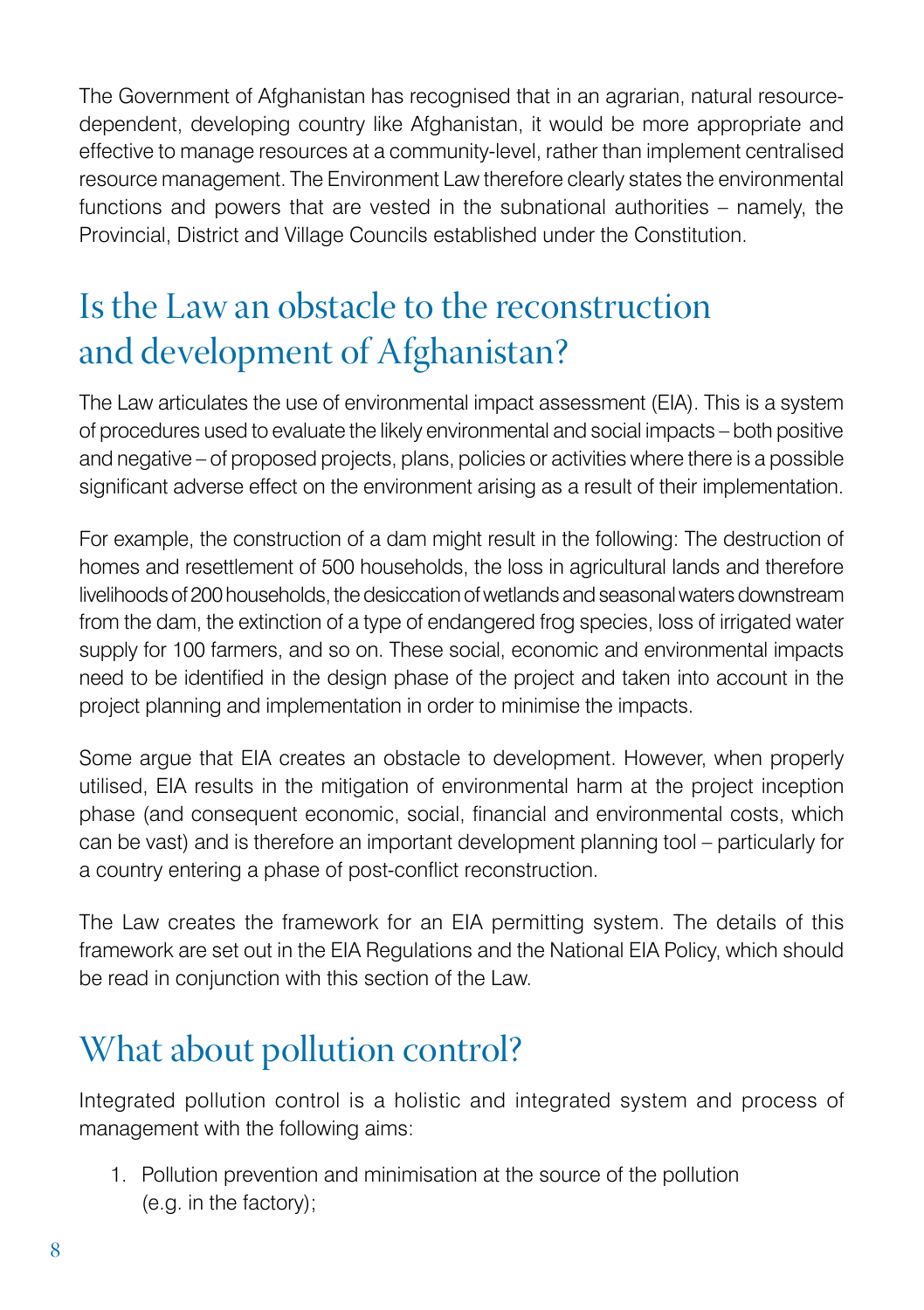

A cyclist tries to avoid inhaling Kabul's air. The poor air quality, resulting from vehicle emissions, dust and smoke from burning wood and other fuels for cooking and heating, is having significant negative impacts on human and respiratory health in the city.

- 2. Managing the impact of pollution and waste on the receiving environment (e.g. the Kabul River); and
- 3. Remediation of environmental damage caused by the pollution (e.g. improving the water quality of Kabul River).

The legislation provides the regulatory framework for pollution prevention and control and waste management through the identification of prohibited activities, which now need a licence before they can be undertaken. The Law also gives an outline of the licensing process. NEPA is currently developing environmental standards (especially air and water quality), which in due course will be incorporated into pollution and waste management regulations issued under the Environment Law.

At this early stage of Afghanistan's development, a licence is required for larger-scale polluting activities (such as the operation of a manufacturing or processing factory) but not for small-scale activities (such as operating a car washing facility). However, all persons remain under a general obligation to avoid polluting the environment, and a specific obligation to not discard waste irresponsibly, including littering.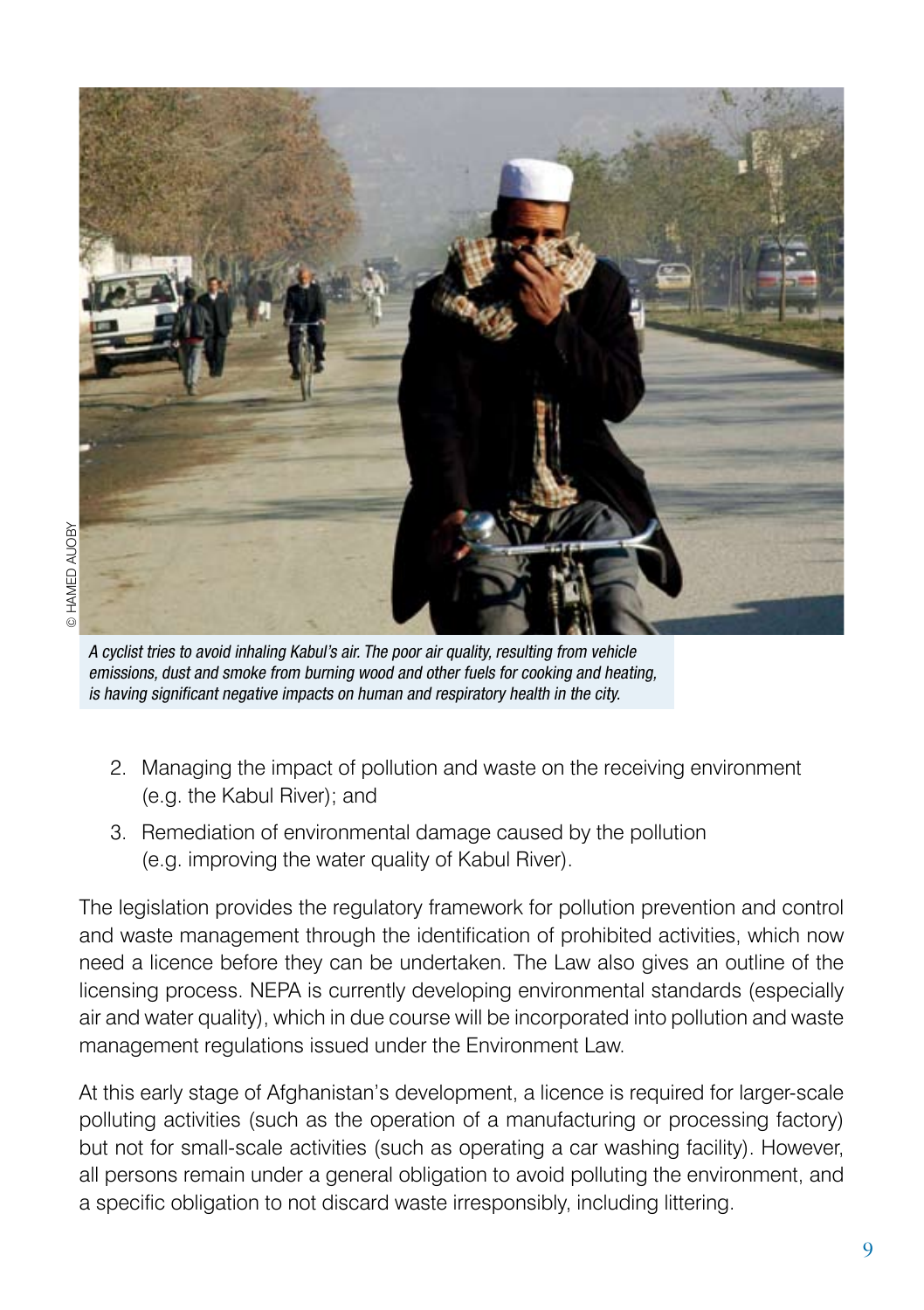# How is the management of natural resources addressed under the Law?

The management of natural resources is generally a function of the line ministries – especially the Ministry of Agriculture, Irrigation and Livestock (responsible for rangeland, forests, upper catchments, agricultural lands, and protected areas), the Ministry of Energy and Water (responsible for water resources) and the Ministry of Mines (responsible for underground resources, such as gas). However, NEPA retains an overall coordination and policy development role.

The exception is the management of certain aspects of biological diversity, including protected areas management and species protection (for example, the regulation of hunting and the listing of endangered species of fauna and flora). These are mandates shared by the National Environmental Protection Agency and the Ministry of Agriculture, Irrigation and Livestock. The former performs the overall regulatory and policy-making function; the latter undertakes the field-level management.

#### What about water management?

The Water Law, which addresses institutional and management issues and regulates uses and users of Afghanistan's water resources, is currently in the legislative process and will become law once approved by the National Assembly. Nevertheless, for purposes of completeness and to encourage an integrated regulatory approach, a short chapter on water



A man works on a reservoir of water, part of a complex irrigation system in Loghar Province.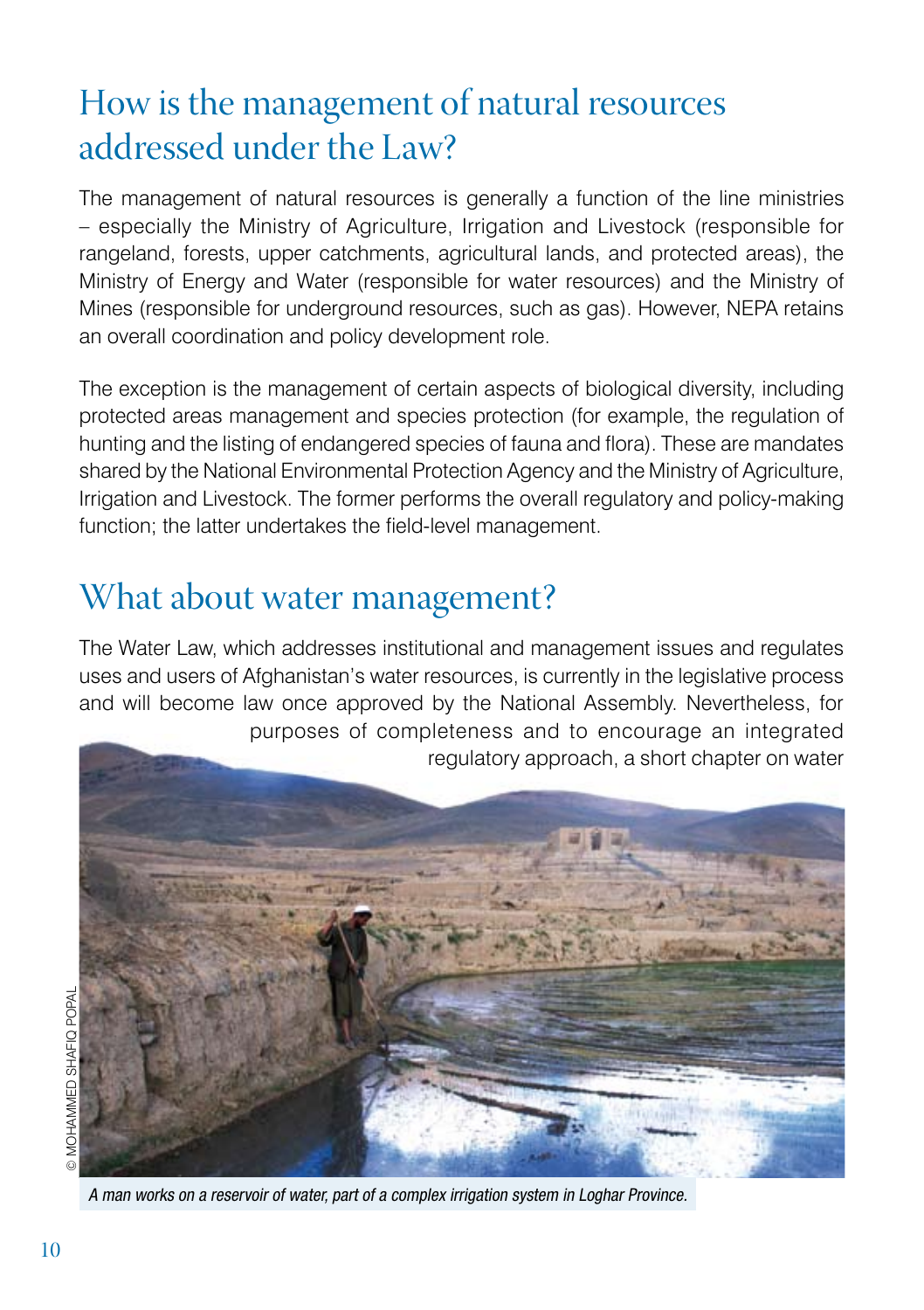resource conservation and management (which will complement the Water Law) is included in the Environment Law. The articles set out the broad environmental parameters of surface and groundwater resource management.

# How will the Afghan people learn more about environmental issues?

One of NEPA's key functions under the Law is the development and implementation of plans for environmental training, environmental education and environmental awarenessraising in coordination with relevant institutions.

### What activities require permission from the National Environmental Protection Agency before they can be undertaken?

As a policy and regulatory institution, NEPA is responsible for issuing permits or licences for certain regulated activities that have an adverse impact on the quality of environmental resources. The following activities require a permit or licence:

- Undertaking an activity or implementing a project, plan or policy that is likely to have a significant adverse environmental impact;
- Discharging a polluting substance into the environment which is likely to cause a significant adverse impact on the environment or human health;
- Constructing or operating a waste management storage or treatment facility;
- Storing or disposing of hazardous waste;
- Hunting or otherwise exploiting a protected or endangered species;
- Exporting protected or endangered species; and
- Accessing the genetic resources of Afghanistan's biological diversity.

# How will the Law be enforced?

The first stage of enforcement is performed by NEPA, which is empowered to appoint environmental inspectors under the Law. These inspectors are legally responsible for issuing compliance and enforcement orders, and generally performing the functions assigned to them by NEPA.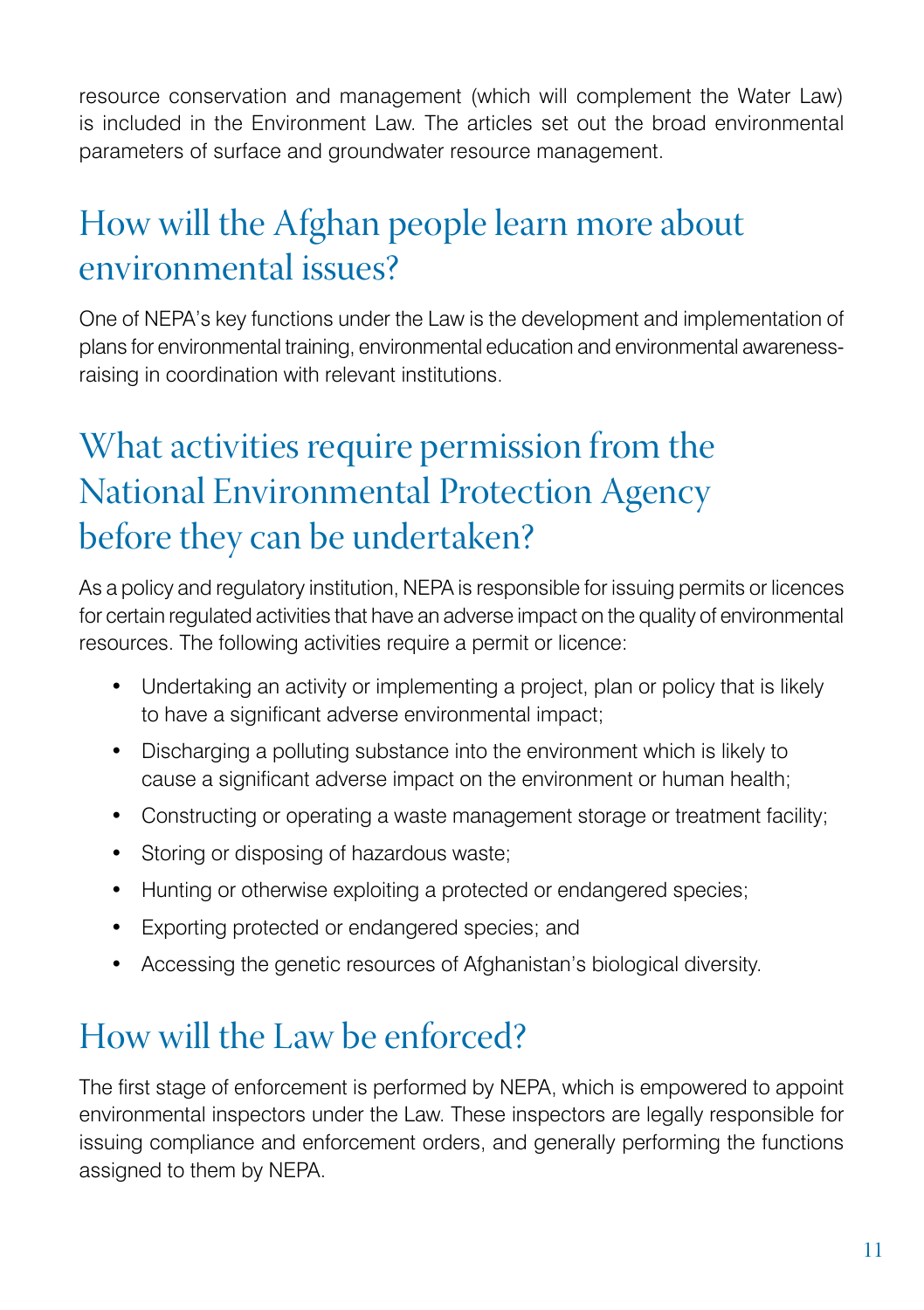In the event of offenders failing to comply with the directions of NEPA, the matter will be handled by Afghanistan's law enforcement authorities (Ministry of Interior, Afghan National Police, Attorney General's Office and court system), in accordance with relevant laws and procedures.

Minor offences such as littering in the street, may result in the payment of a fine instead of prosecution.

# How does the Environment Law interact with other laws that relate to the environment?

The Environment Law is the overarching framework into which all sector specific environmental and natural resource legislation must fit. In more simple terms, the Environment Law should be regarded as the head of the family of environmental laws, regulations and procedures that deal with specific aspects of environment (such as forests, rangeland, water, agriculture, wildlife, mining, protected areas, environmental impact assessment, pollution control, waste management and so on).

While those sector laws and regulations are all standalone and independent pieces of legislation, they must nonetheless respect the provisions of and not contradict the Environment Law, particularly its fundamental principles of environmental management. They should also, as brothers and sisters in the environment regulatory family, not contradict each other. It is also important to remember that, when considered together as one cohesive family, the entire body of environmental laws is much stronger than one member of that family on its own.

# Who was consulted in the development of the Environment Law and what was the process?

During the development of the Law, the important national stakeholders were invited to participate in the consultation process and to provide comments at the various stages of drafting. All comments were incorporated into the final technical draft, which was developed by the National Environmental Protection Agency with support from its international partners, especially UNEP.

The draft was then passed to the Ministry of Justice, after which it received the approval of the Council of Ministers. It came into force in December 2005, upon being signed into law by the President. During the course of 2006, the Lower and Upper Houses of the National Assembly, which was only established after the Law was enacted, reviewed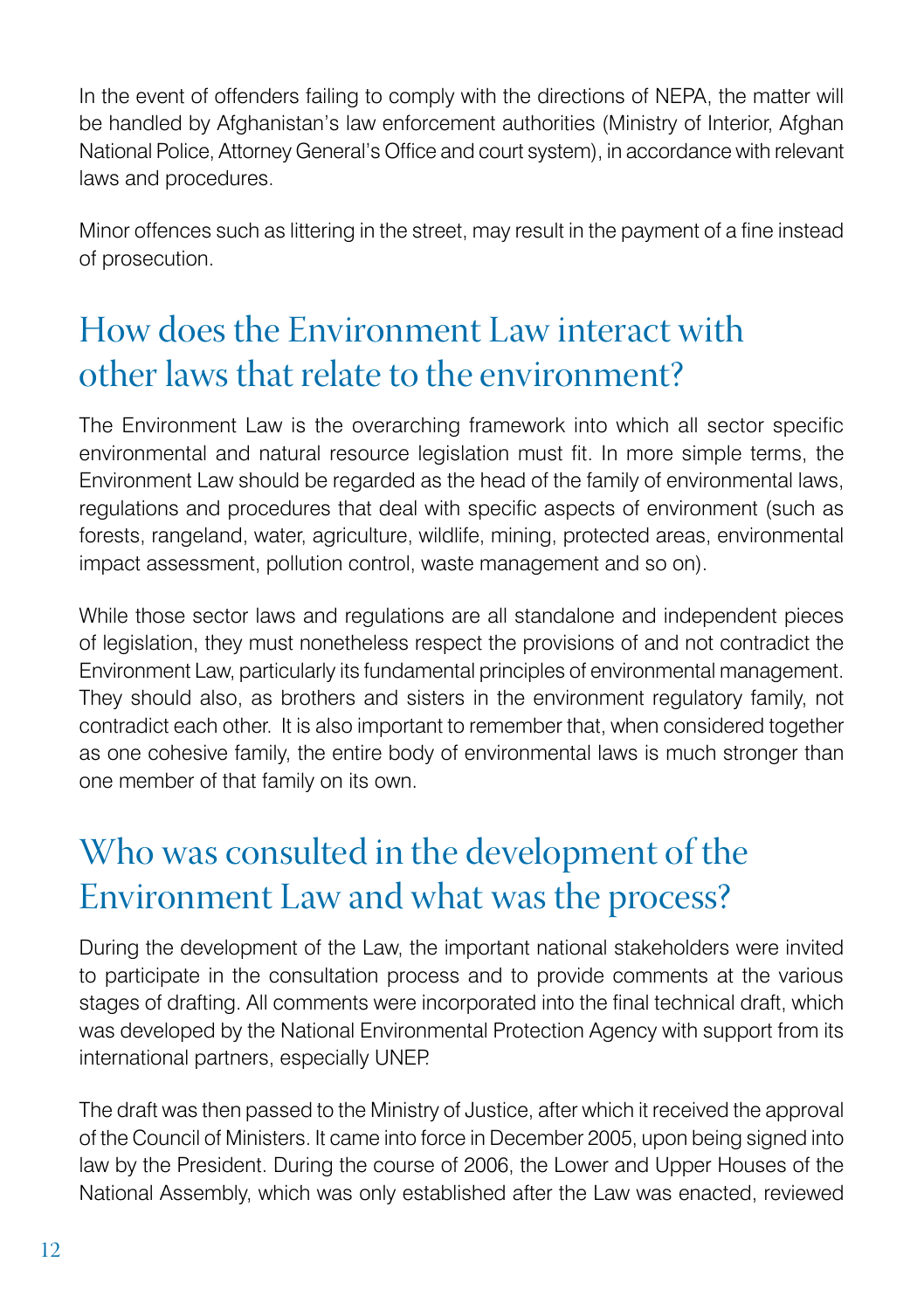and amended the Law. The final version of the Law was approved and came into force in January 2007 (Official Gazette No. 912, dated 25 January 2007).

# What other laws and regulations are currently being developed relating to environmental management?

The Ministry of Agriculture, Irrigation and Livestock is currently developing the Forest Law and the Rangeland Law, both of which will become law once approved by the National Assembly. The Ministry is also drafting hunting and wildlife regulations, which will be issued under the Environment Law.

The Ministry of Energy of Water has developed the Water Law, which is currently in the legislative pipeline.

The Minerals Law, implemented by the Ministry of Mines, is now in force.

NEPA has issued, or is in the process of developing, sets of regulations under the Environment Law addressing the following sectoral areas: environmental impact assessment; integrated pollution control; protected areas management; ozone depleting substances; and compliance and enforcement.

For further information about the Environment Law or related matters, please contact:

#### Zabihullah Afroze

Head of Division of Enforcement and Implementation National Environmental Protection Agency Email: zabihabib@yahoo.com Telephone: 0799 392 049

#### Abdul Qadeer Karyab

Environmental Law Programme Officer United Nations Environment Programme Email: qadeer.karyab@unep.ch Telephone: 0799 382 571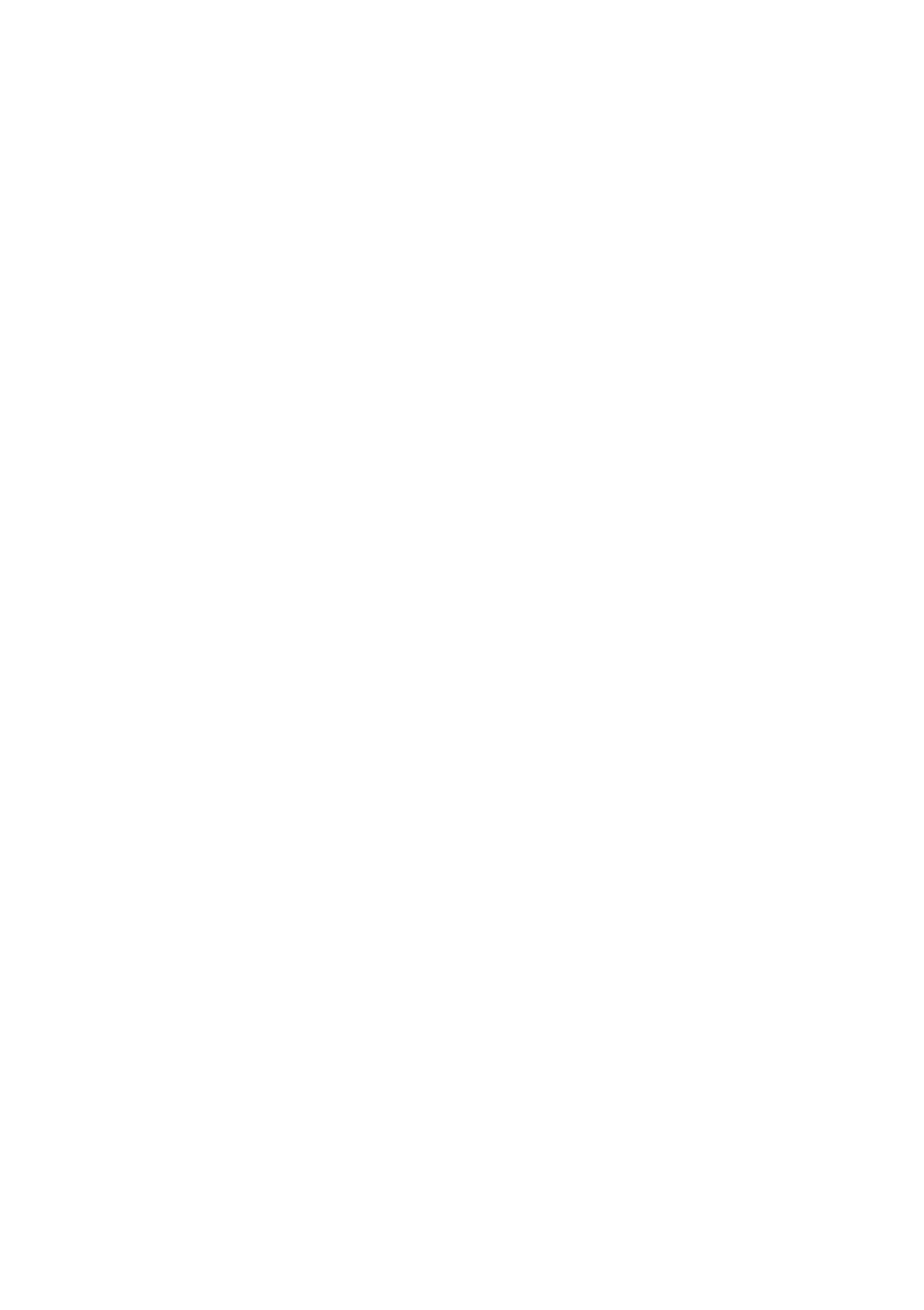# Further information

Further technical information may be obtained from the National Environment Protection Agency website at: http://www.nepa.gov.af/